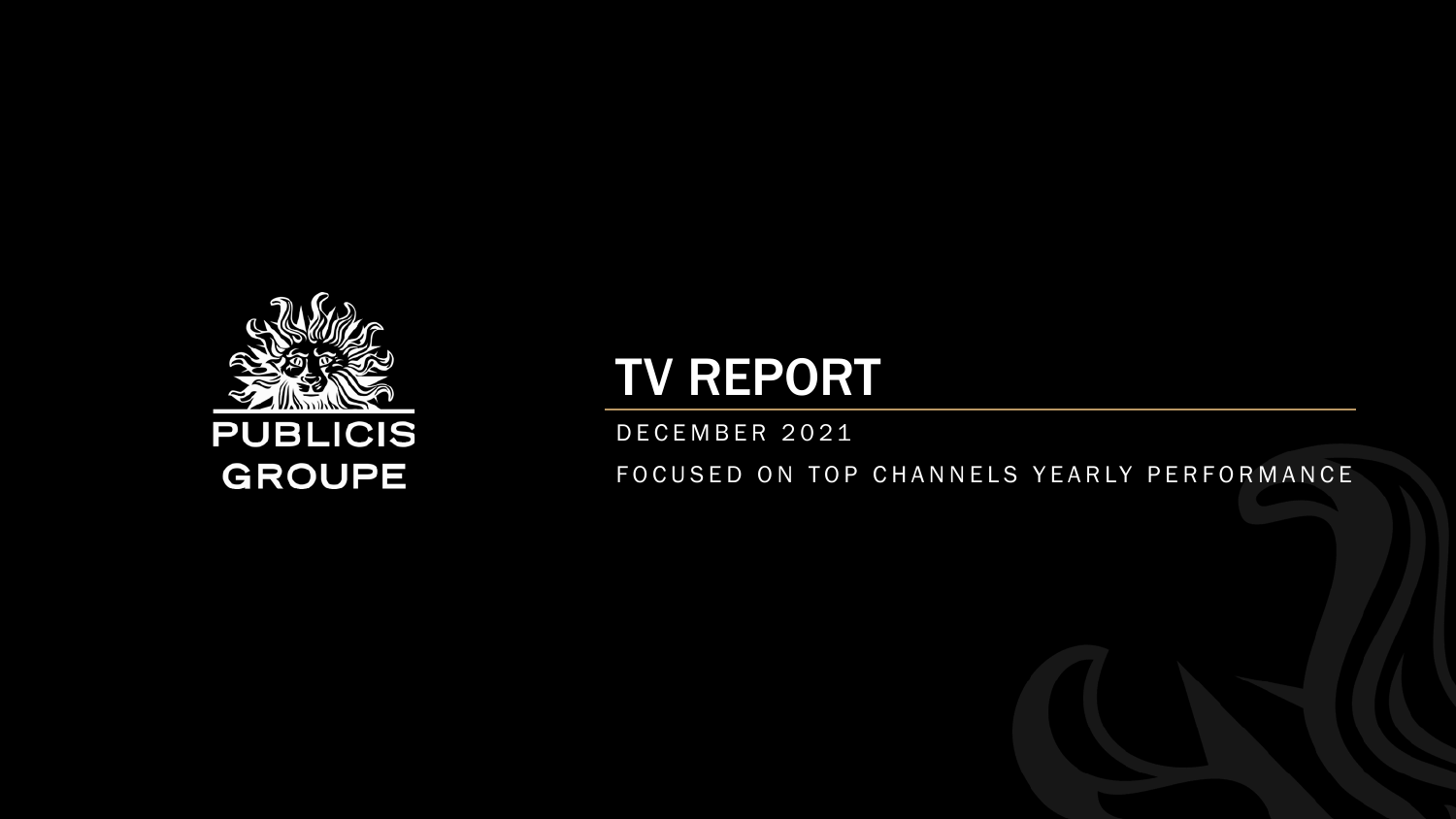2021 FINISHED WITH 4% LOWER **TV VIEWERSHIP THAN 2020, BUT WE STILL** OBSERVED 10% INCREASE VS 2019



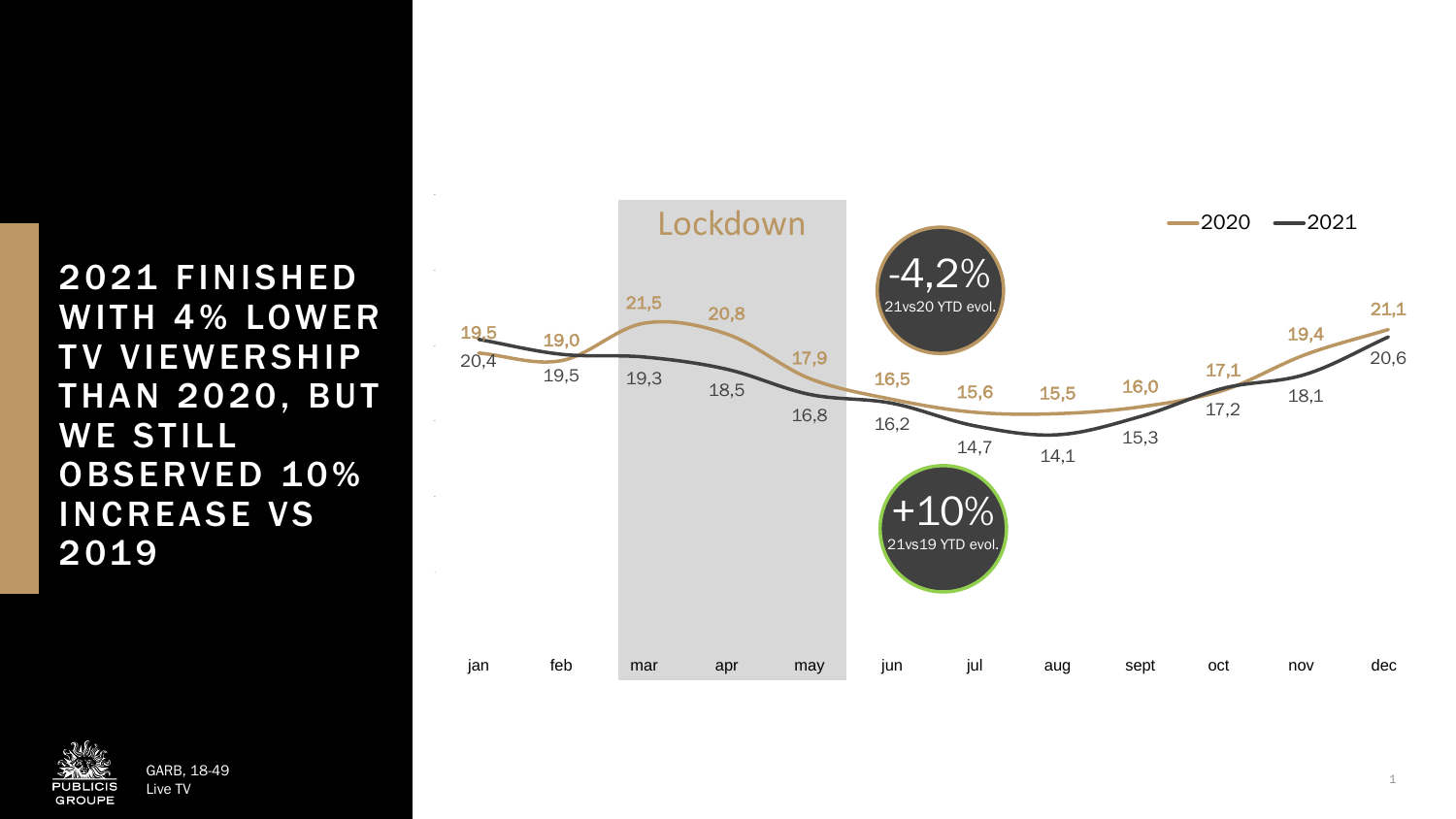# NBG **REGISTERED** DECREASE IN PT IN DEC'21 ON THE ACCOUNT OF BMG

This is particularly driven by 5pp loss for Nova in PT

BMG registered slight raise in audience, but it is mainly due to higher interest in niche channels





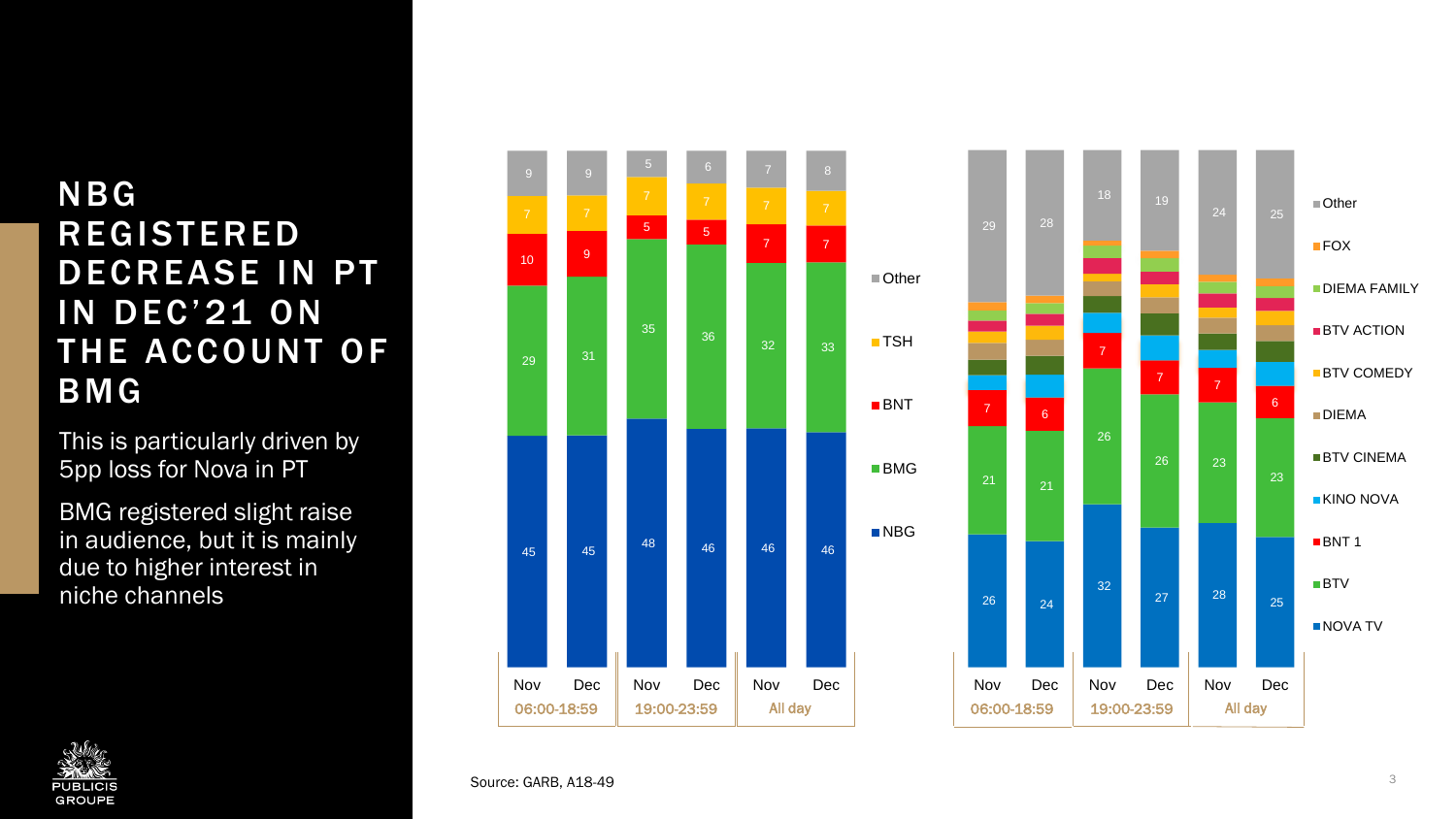## **BTV ALMOST CLOSED THE PT** GAP WITH NOVA

Reality shows drive peak performance behind bTV & Nova



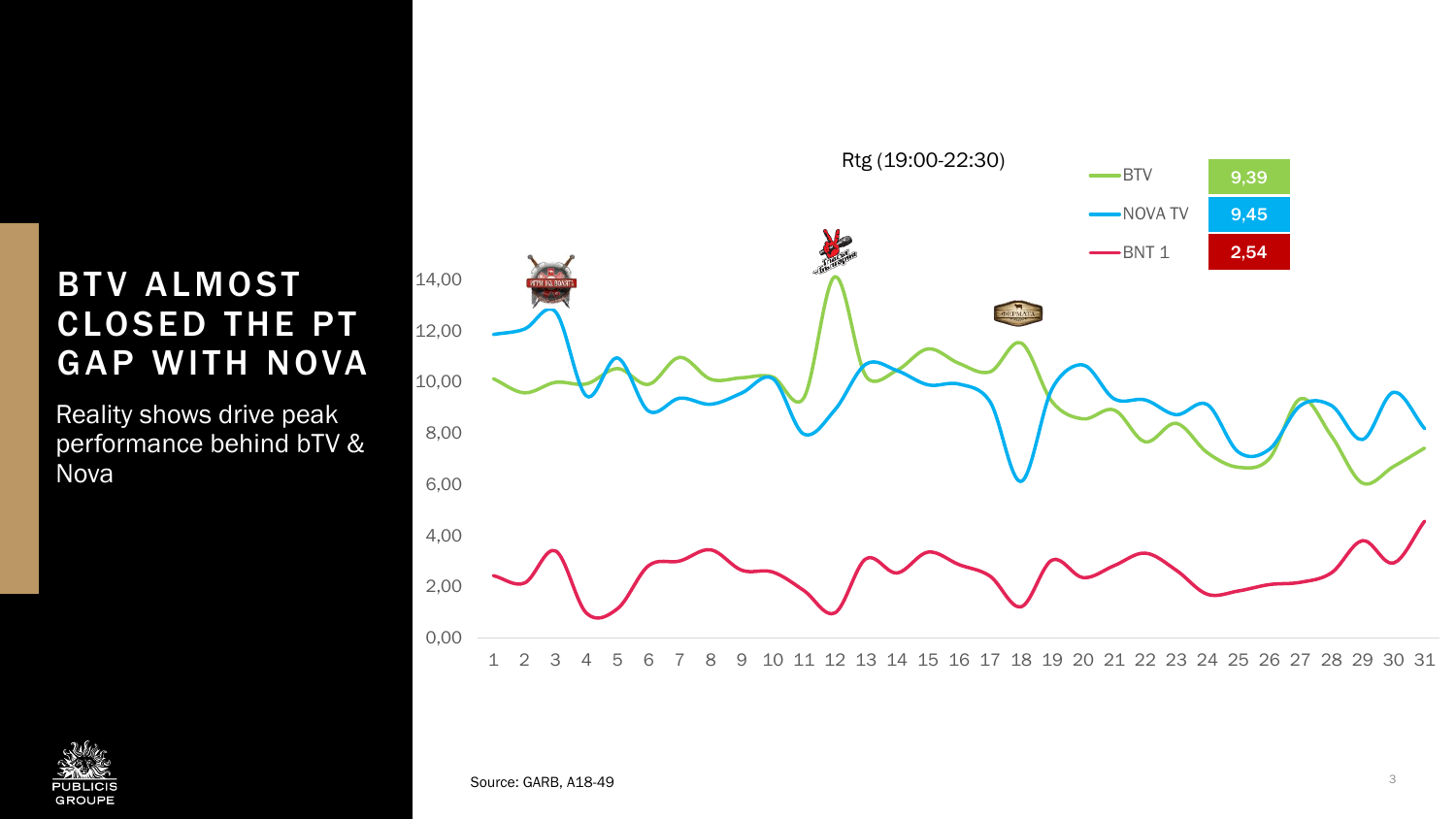# SPORT IS THE MAJOR CONTRIBUTOR TO THE GROWING ADIENCE INTEREST OF NATIONAL CHANNELS

bTV registers improvement in Realities & Entertainment driven by "Who wants to be a millionaire?"

#### Nova

#### ■ Other

■ Culture

**Sports** 

Movies & TV series

News, politics & journalism

Reality & entertainment



### bTV

■ Other

■ Culture

- Sports
- **Movies & TV series**
- News, politics & journalism
- Reality & entertainment



#### BNT1



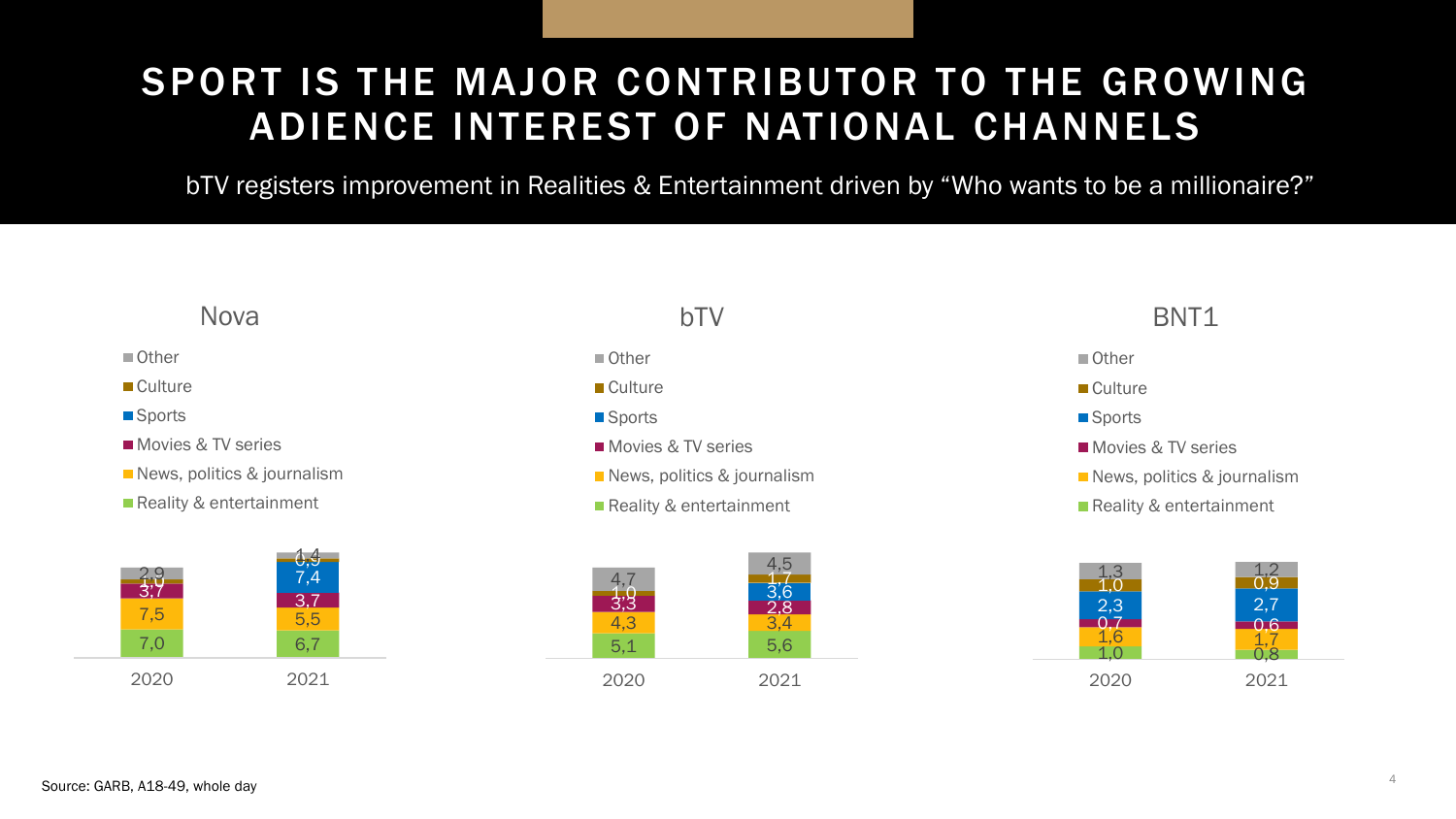# DIEMA MADE ITS WAY TO TOP POSITION AMONG NICHE CHANNELS THROUGH SPORT AS WELL

## Diema

#### ■ Other

- **Culture**
- **Sports**
- **Movies & TV series**
- News, politics & journalism
- **Reality & entertainment**



### Kino Nova

- Other
- Culture
- Sports
- **Movies & TV series**
- News, politics & journalism
- Reality & entertainment



#### bTV Comedy

#### ■ Other

- Culture
- **Sports**
- **Movies & TV series**
- News, politics & journalism
- Reality & entertainment

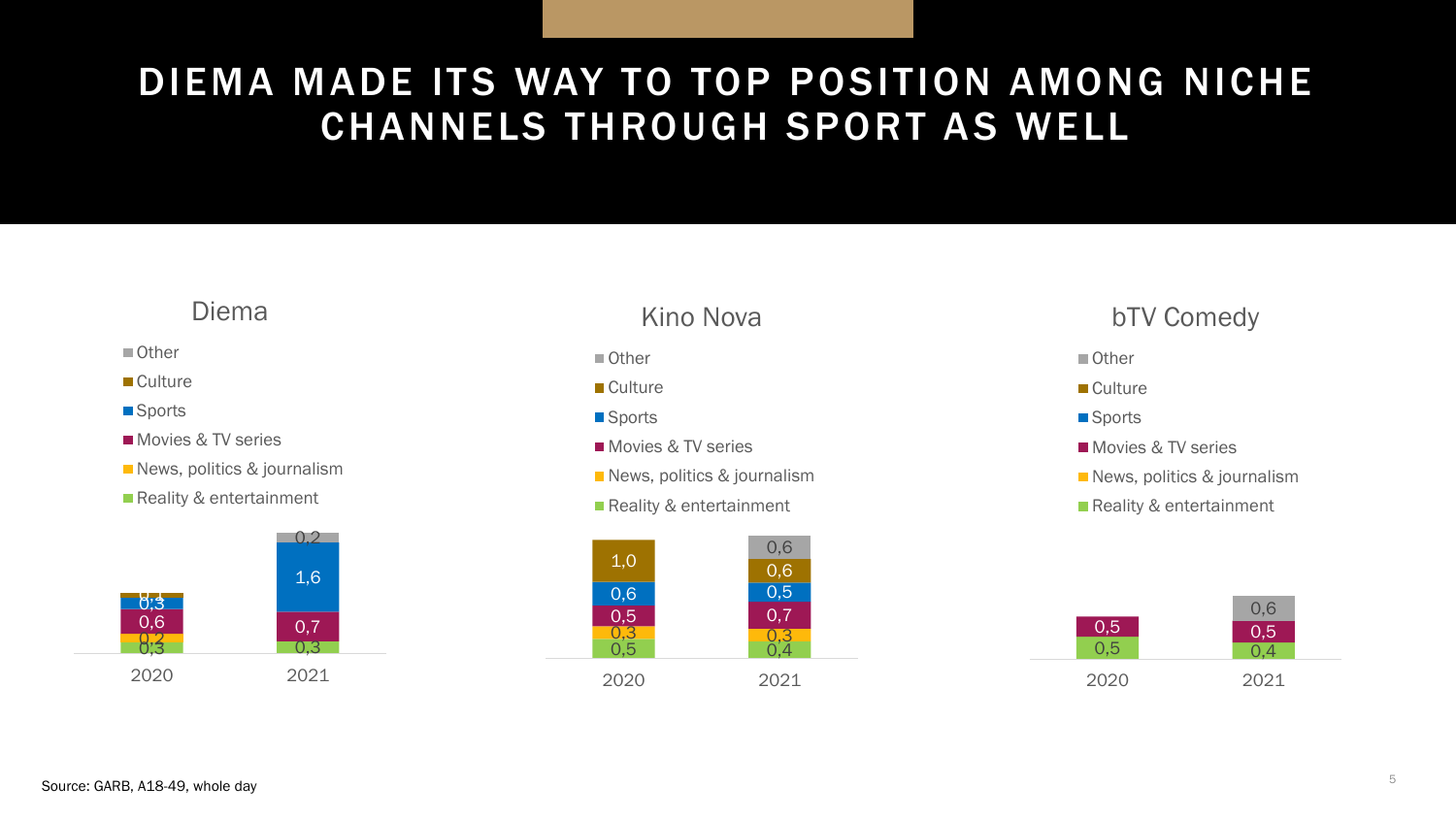## TINY DECREASE IN DELIVERED AUDIENCE YOY DRIVEN BY JAN-FEB & DEC NATURPHARMA & P&G CLOSE THE YEAR ON TOP, FOLLOWED BY LIDL & FERRERO



![](_page_6_Figure_2.jpeg)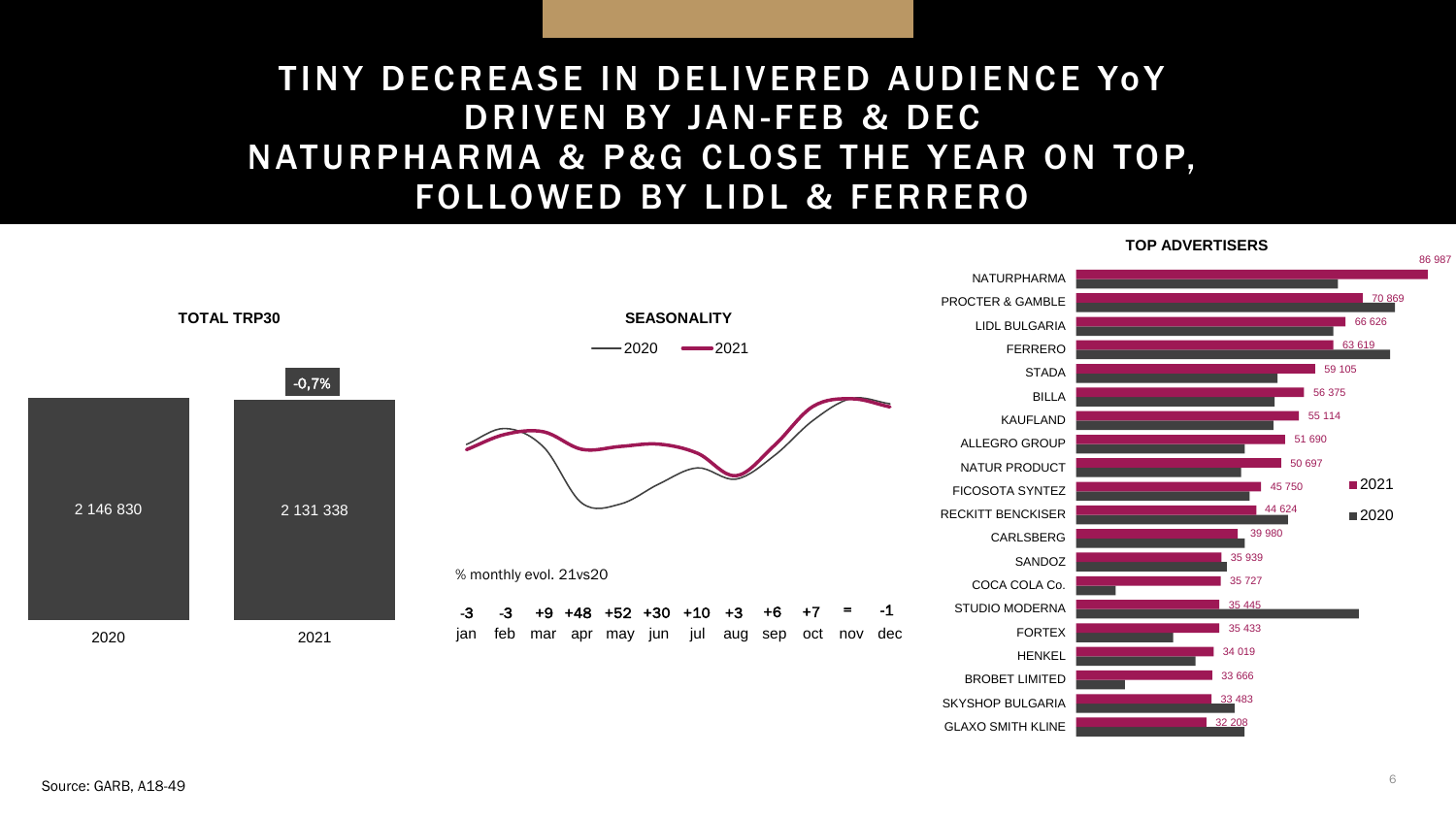# HIGHER PT FULFILLMENT FOR BOTH MAIN & NICHE CHANNELS

![](_page_7_Figure_1.jpeg)